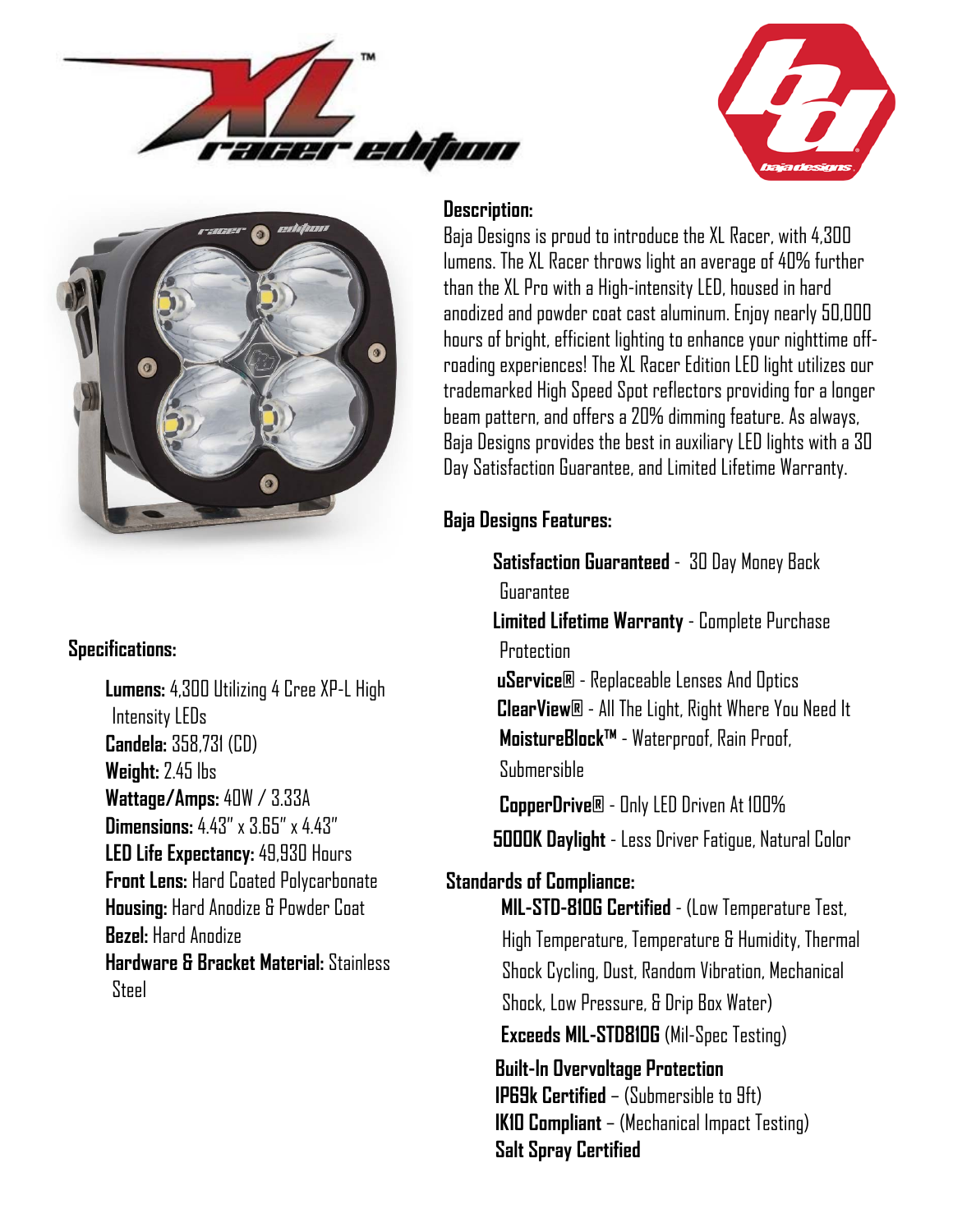







| <b>Part Number</b> | <b>Description</b>          | Size                              | Lumens        | Amps/Watts        |
|--------------------|-----------------------------|-----------------------------------|---------------|-------------------|
| 68-0002            | XL Racer Edition, Pair High | $4.43" \times 3.65" \times 4.43"$ | 4,300         | 40W / 3.33A       |
|                    | Speed Spot                  |                                   |               |                   |
| 68-7802            | XL80, Pair Wide Cornering   | $4.43" \times 3.65" \times 4.43"$ | $4,300 - Per$ | 40W / 3.33A - Per |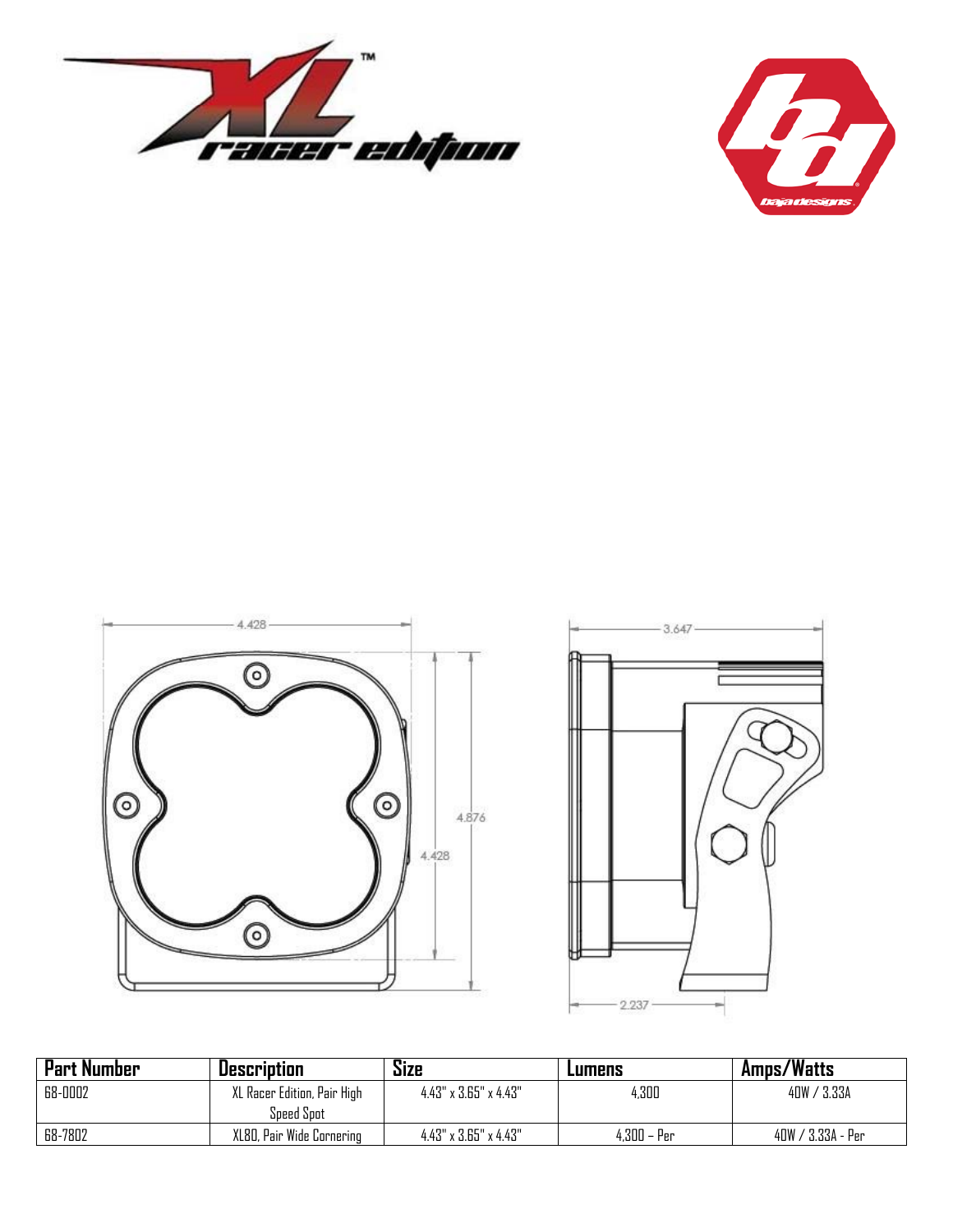



| 69-0002 | XL-R Racer Edition, LED High  | $5.24" \times 3.65" \times 5.24"$ | 4,300         | 40W / 3.33A          |
|---------|-------------------------------|-----------------------------------|---------------|----------------------|
|         | Speed Spot                    |                                   |               |                      |
| 69-7802 | XL-R Racer Edition, Pair High | $5.24" \times 3.65" \times 5.24"$ | $4.300 - Per$ | / 3.33A - Per<br>40W |
|         | Speed Spot                    |                                   |               |                      |

## **LIMITED LIFETIME WARRANTY**

Baja Designs proudly offers a LIFETIME WARRANTY against manufacturer's defect on all of the products that we manufacture.

These are comprehensive warranties; other than the exclusions below – you're covered. If your LED or HID bulb burns out, you're covered. Additionally, cutting off our connector or changing your lenses does not automatically void your warranty.

#### **Exclusions:**

Installation errors, abuse, misuse or crash damage. You must be the original owner of the product and be able to supply proof of purchase.

Li-Ion or Li-Po Batteries: carry a 2 year warranty. NiCad DSK Batteries: carry a 90 day warranty Dual Sport Kit Switches: carry a 1 year warranty.

Baja Designs manufactures its own products as well as resells products manufactured by others. Baja Designs makes no express or implied warranties on products not manufactured by Baja Designs including without limitation any warranties or merchantability and fitness for a particular purpose. We will however, pass on all warranties made by the manufacturer, who has sole responsibility for performing such warranties.

Baja Designs will pay the freight if your product is less than 90 days old, otherwise defective products must be returned to Baja Designs, Inc., freight prepaid. At our option, we will repair or replace items in question and return them at no charge. If the identical product is no longer available we will replace with a similar product of equal value. Baja Designs Inc. will not be responsible for any indirect or consequential damages in connection with defective merchandise.

#### **Indemnification:**

Buyer hereby acknowledges off roading, racing and driving at night are dangerous activities and that the products and/or supplies purchased from Baja Designs are used in an inherently dangerous activity that may endanger life and limb; and in no event shall the seller, or seller's heirs and assigns, be held liable for consequential damages, nor shall seller's liability on any claim for damages arising out of or connected with the sale, delivery, or use of purchased products and/or supplies exceed the purchase price of the products and/or supplies.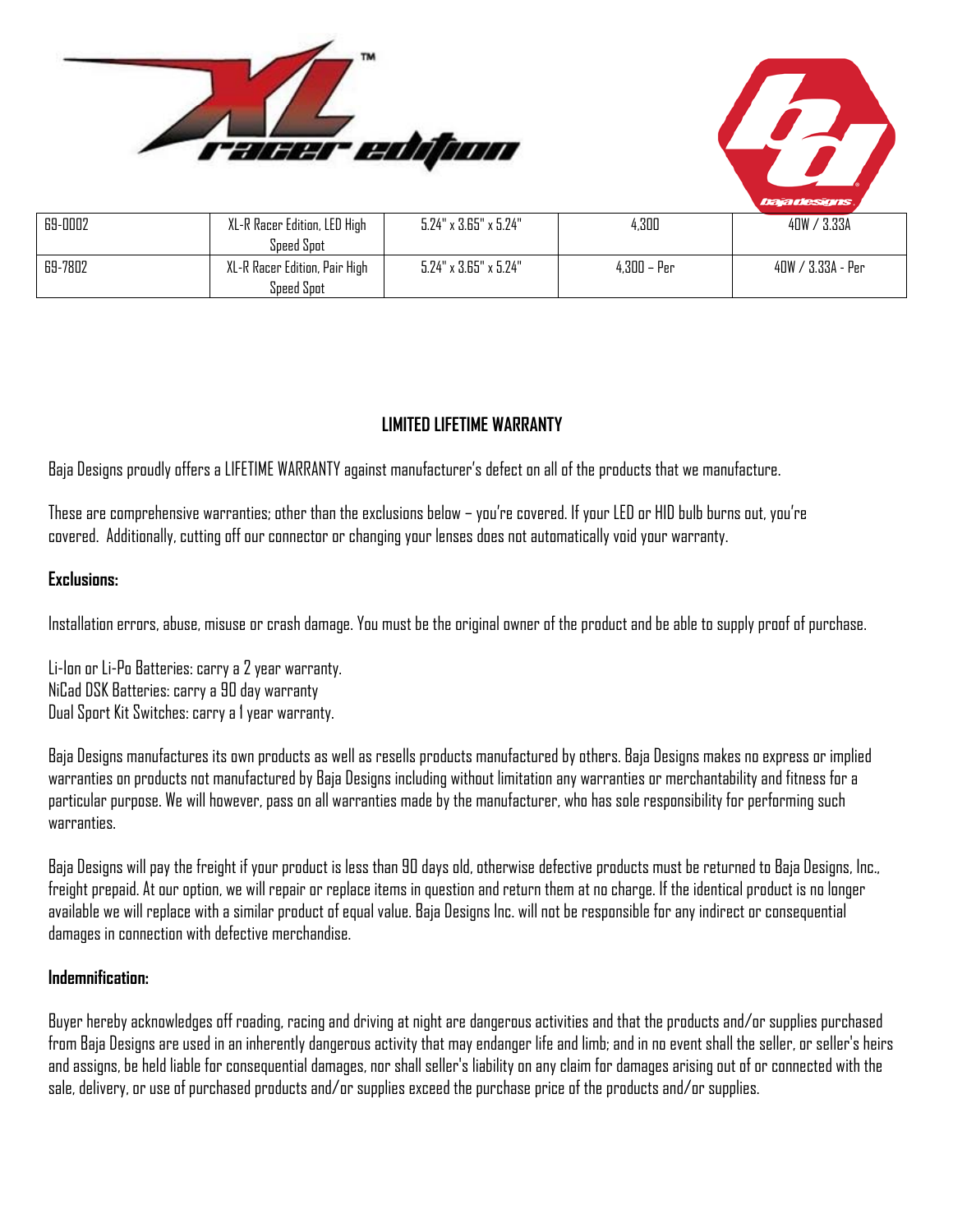



Customer satisfaction stands at the core of who Baja Designs is as a company. BD gives you a full 30 days to test out your new light and if you are not 100% satisfied with your purchase, you can send it back for an exchange or refund of the purchase price and applicable tax.

#### **Exclusions:**

**Items purchased through a Baja Designs authorized dealer must be returned through the dealer. Only available on LED auxiliary lights and product must be in sellable condition at MSRP. Product that has been damaged in any way after the original purchase date will be excluded from this guarantee.** 

#### **Please read this manual prior to installation.**

Thank you for purchasing the Baja Designs. Baja Designs XL Pro, XL-R Pro, XL Sport & XL-R Sport LED auxiliary lights have a microprocessor that performs thermal management of the LED's and allow a **dimming mode**. If you want to use the dimming mode of the light, a separate on/off (toggle) or push button switch is required. If you do not need this feature, then a single standard on/off switch is all that is required.

### **Connector Wiring (WeatherPak 3 Pin Connector)**



When using the optional On/Off (Toggle) or Push Button Switch, depressing the switch will dim the light to 50% power. Depressing the switch again will toggle back to full power.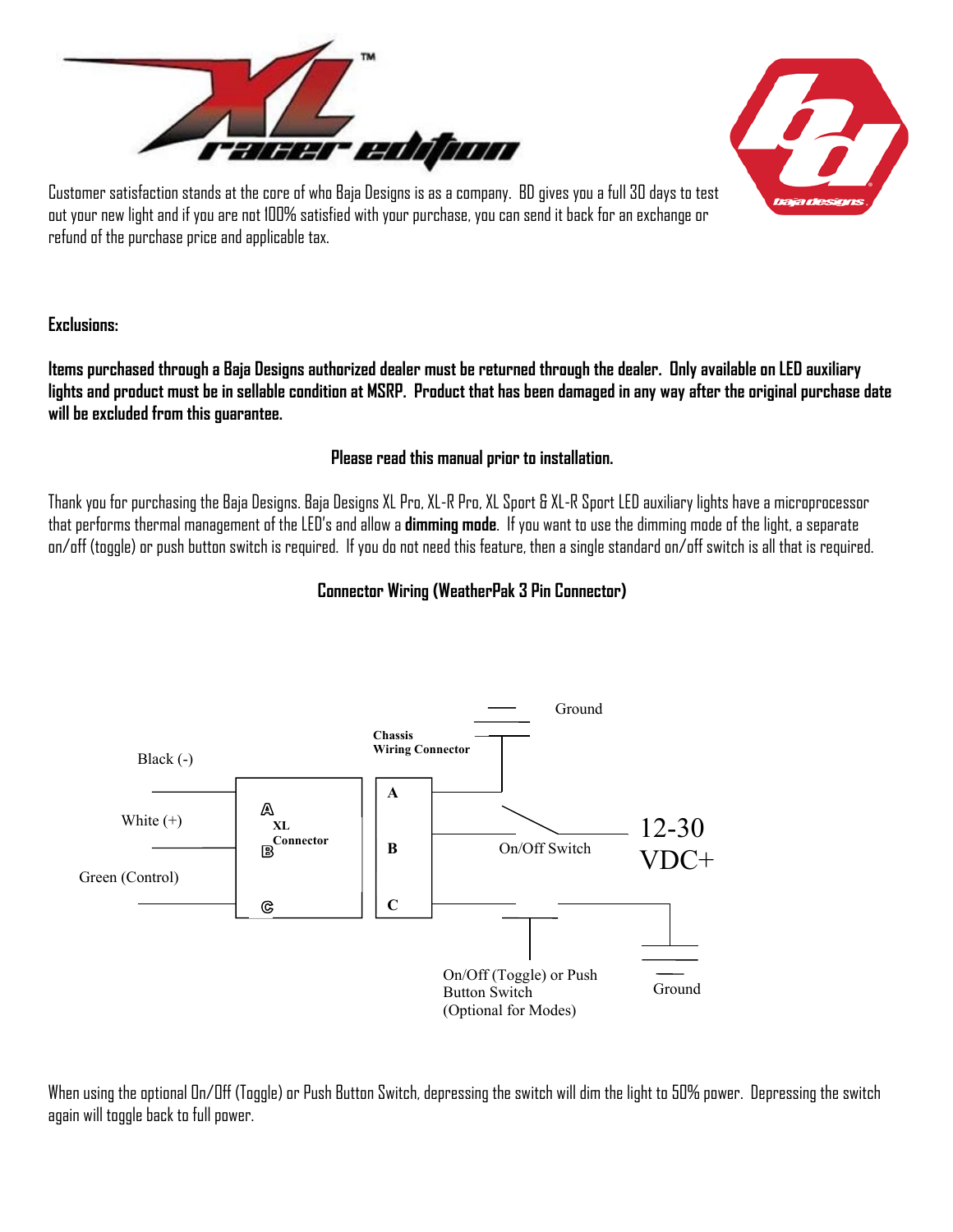



Moisture Block: The Moisture Block functions exactly to its name, completely blocking moisture or water from climbing its way down the cord into your LED light. You can even cut the connector off without voiding your warranty.



XL 80 Work Scene Mounting



#### **Lens Swap Instructions (uService):**

- This kit includes optional lenses to swap out for different patterns. These lenses can be installed by simply removing the 4 allen head bolts using a 2.5mm allen wrench on the bezel of the light.
- Remove the o-ring and place it in the lens you'd like to install.
- Make sure that the o-ring is properly fitted when installing the lens onto the housing. The o-ring is not directional and can be installed in any position.